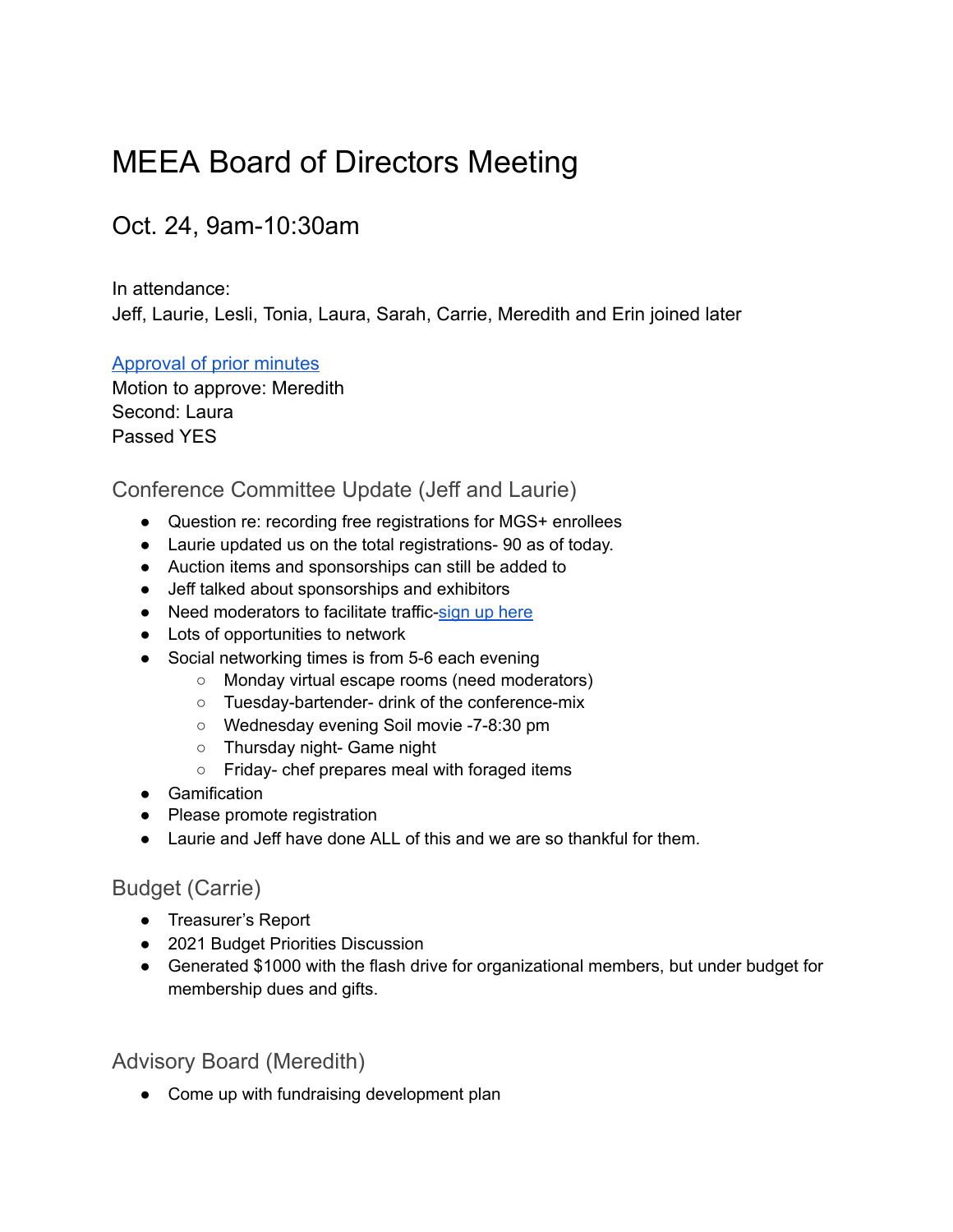- Next school year to calendar year parts will come into place
- Timeline is moving along well

Budget Priorities Discussion

- \$22K of Lesli's salary will come from MFH
	- $\circ$  Need to come up with 11,000 (not paid by MFH)
- Nick Speed's salary 5-10 hours a week  $(\$5,000$  for 200 hours of work)
- Should we continue to fund Nick's position?
	- Lesli says yes-he is working with Vistas and doing outreach for us, supporting MGS, helping with partner survey-very valuable data
	- This will help us with policy advocacy in the future
	- We need to raise some money for MGS
		- Need \$225 for little green light database for MGS too (USGBC-MGS would pay half)
		- **■** Implementation Fund (small grants for MGS+), need  $\sim$ \$5,000 to cover PY1 and PY2 goals (falling short in PY1)
		- Misc- \$6,000 (printing, PD, IT/software, mini-grants, SOS registration....)
	- Total- \$27,225
	- Advisory board will be able to help with some- but we can't bank on it.
	- We need to have someone help with administrative/misc tasks- examples include
		- Thanking our donors (board member expectation-Meredith) 1st
		- Website management adding events and PD opportunities- data entry (VISTAs??)-2nd
		- Membership entries and updates-3rd
		- Bookkeeping/budget/renewals and keeping our account current -Carrie
		- Managing certification program (sarah)
		- Newsletter it was on hold
		- Day to day email management
		- Scheduling meetings and manage committees
		- Grant writing and reporting-Erin can help
		- Managing vista teams
		- Coordinating the volunteers (board and committees)

#### MEEA Awards

--normally we do these at the conference, but we decided to forego that this year since it was a co-hosted event with KS.

--Timeline, action items, delegate

● will l hold off for now